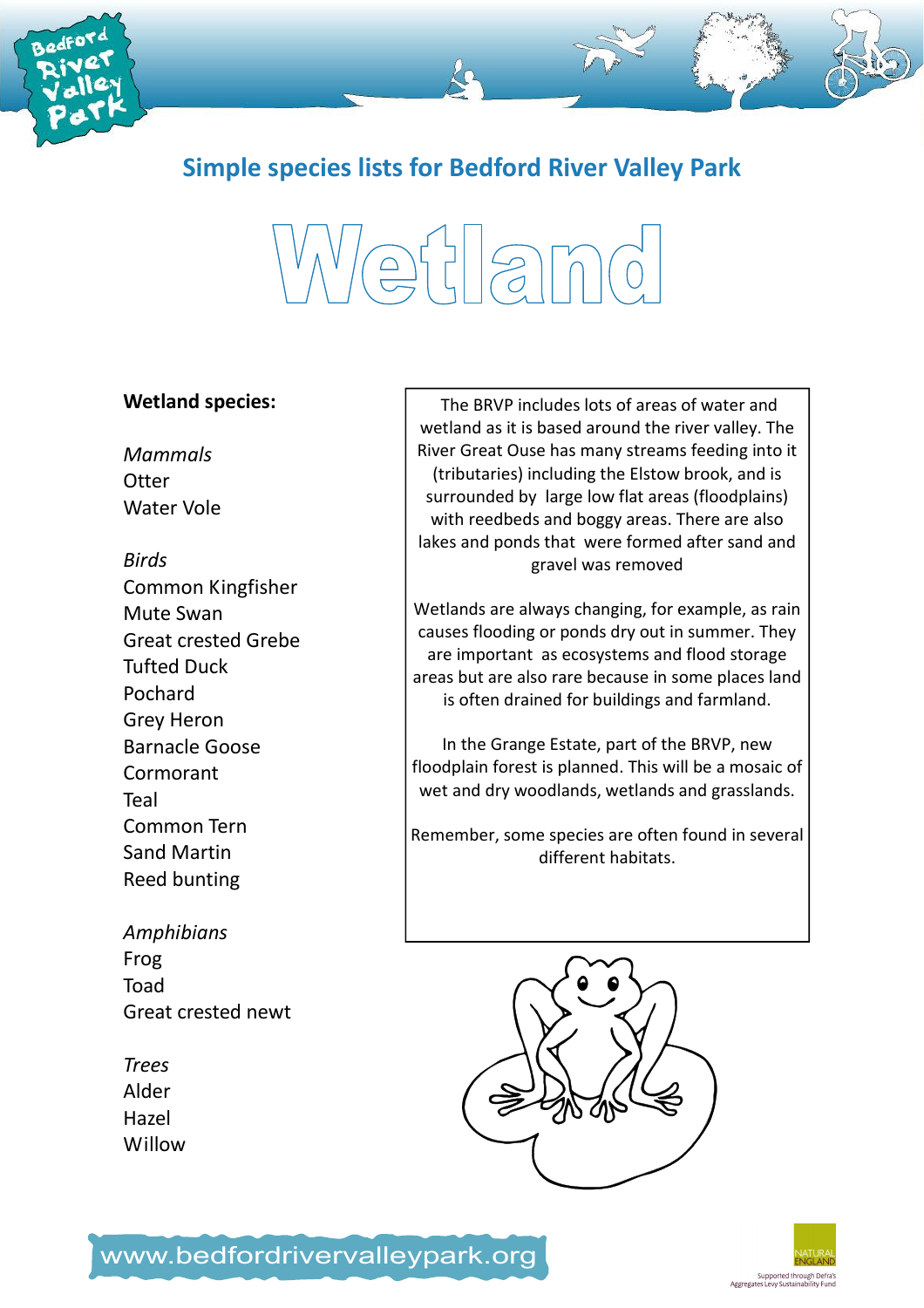

Simple species lists for Bedford River Valley Park

# 72,SS 2m0

#### Grassland Species:

Mammals Brown hare Field Mouse

Birds Skylark Lapwing Grey Partridge Fieldfare Song Thrush Bunting Grey Wagtail Yellow Wagtail Common Buzzard Barn owl **Starling Greenfinch** 

#### **Butterflies** Red Admiral

Brimstone Small Heath Large White Peacock

### plants

Red fescue Sheep's fescue Ox eye daisy Field scabious Birds foot trefoil Clover

The grassland habitat in the Grange estate, part of the BRVP, will include some short grass that is grazed by animals other longer grass areas with flowers.

Some agricultural grassland may not have very many different species and may have been improved using nutrients to help it grow quickly.

In areas where the grass has been allowed to grow longer there will be lots of space for creatures to hide. Grassland is an excellent place for insects who are food for many bird species! Longer grass may be found next to hedges or along path edges.

The new floodplain forest that is planned in the Grange Estate will be a mosaic of wet and dry woodlands, wetlands and grasslands.

Remember, some species are often found in several different habitats.